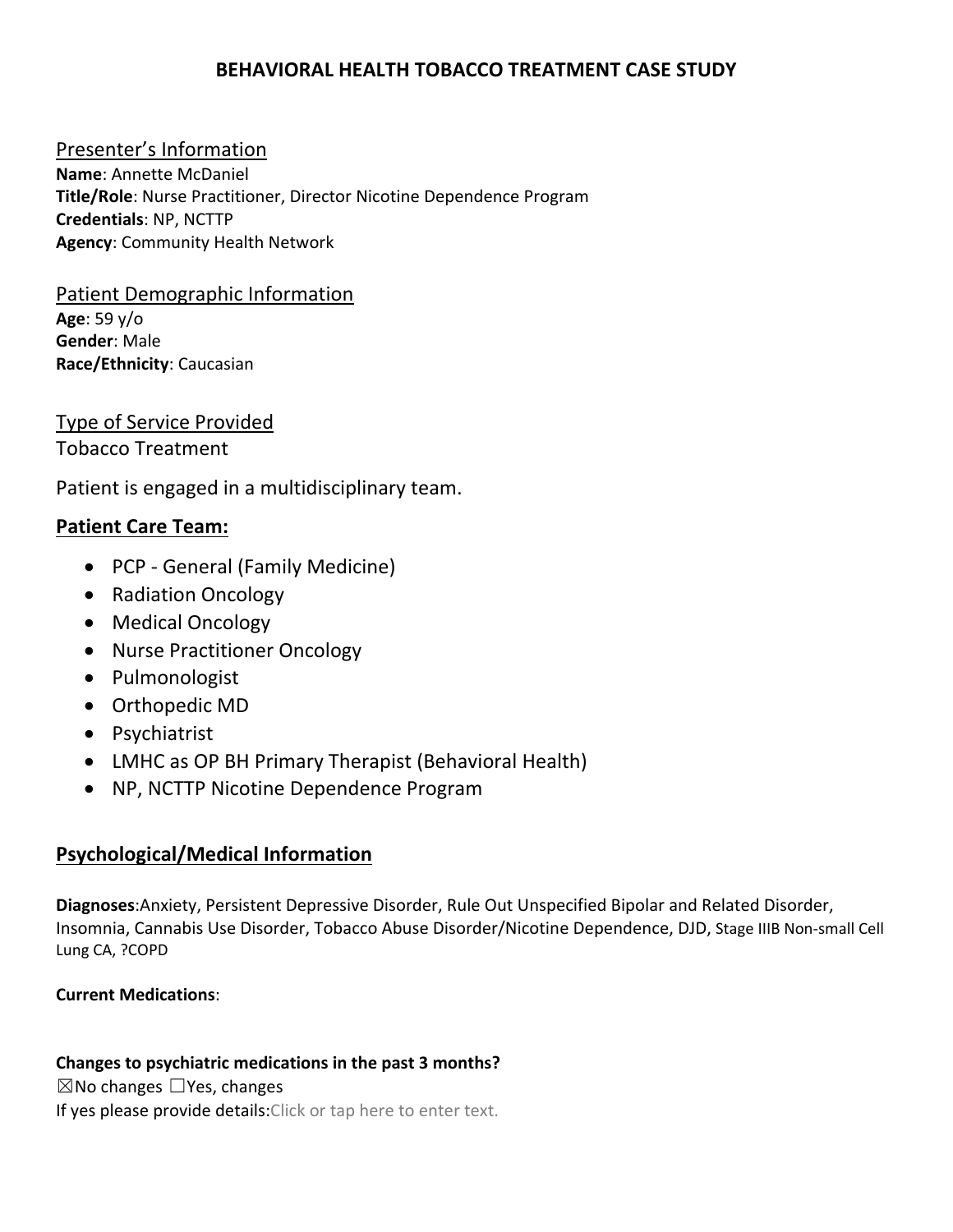☐ Stable ☒Partially Stable ☐Unstable ☐Unknown

### Tobacco Use History

**Current Type of tobacco product/s used** (list all products and amount used):

### **Quit on 7/4/20**

- Smoked combustible cigarettes
- Age of first cigarette in his teens, rolls his own cigarettes and enjoys menthol tobacco
- Initial visit was smoking 30cpd but could go up 50cpd when "having a bad day"
- Longest quit was 2 weeks

# Diagnostic Codes Used: F17.208 Nicotine dependence, unspecified, with other nicotine‐induced disorders

# Tobacco Treatment Medications

### **Tobacco Treatment Medications Used** (Past and current)**:**

☐Nicotine Gum ☒Nicotine Lozenge ☒Nicotine Patch ☒Nicotine Inhaler

☐Nicotine Nasal Spray ☒Bupropion SR/Zyban ☒Varenicline/Chantix

 $\boxtimes$  Combination Therapy?

### **Please detail the specific medication regimen, including medication strength**

- acetaminophen (TYLENOL) 325 MG tablet PRN
- albuterol (VENTOLIN HFA) 90 mcg/actuation inhaler PRN
- ascorbic acid, vitamin C, (VITAMIN C) 500 MG tablet QD
- $\triangleright$  b complex vitamins tablet QD
- $\triangleright$  cholecalciferol 25 mcg (1000 unit) QD
- clonazePAM (KLONOPIN) 1 MG tablet; 1‐2 QHS PRN Sleep
- coenzyme Q10 100 mg capsule QD
- $\triangleright$  gabapentin (NEURONTIN) 300 MG capsule TID
- guaiFENesin (MUCINEX) 1,200 mg Ta12 PRN
- herbal complex no.174 (ECHINACEA AND GOLDENSEAL ORAL)
- HYDROcodone‐acetaminophen (NORCO) 5‐325 mg tablet PRN
- ibuprofen (MOTRIN IB) 200 MG tablet PRN
- inhalation spacing device (OPTICHAMBER DIAMOND VHC) inhalation device
- ipratropium‐albuterol (DUO‐NEB) 0.5 mg‐3 mg(2.5 mg base)/3 mL nebulizer solution
- $\triangleright$  lamoTRIgine (LAMICTAL) 100 MG tablet 1/2 tab BID
- loratadine (CLARITIN) 10 mg tablet QD
- multivitamin tablet QD
- OMEGA‐3‐DHA‐EPA‐DPA‐FISH OIL ORAL QD
- pseudoephedrine (SUDAFED) 30 MG tablet PRN
- $\triangleright$  sertraline (ZOLOFT) 50 MG tablet QD
- traZODone 150 MG tablet PRN QHS Sleep
- $\triangleright$  turmeric 400 mg Cap QD
- $\triangleright$  varenicline (CHANTIX) 1 mg tablet: ½ tab BID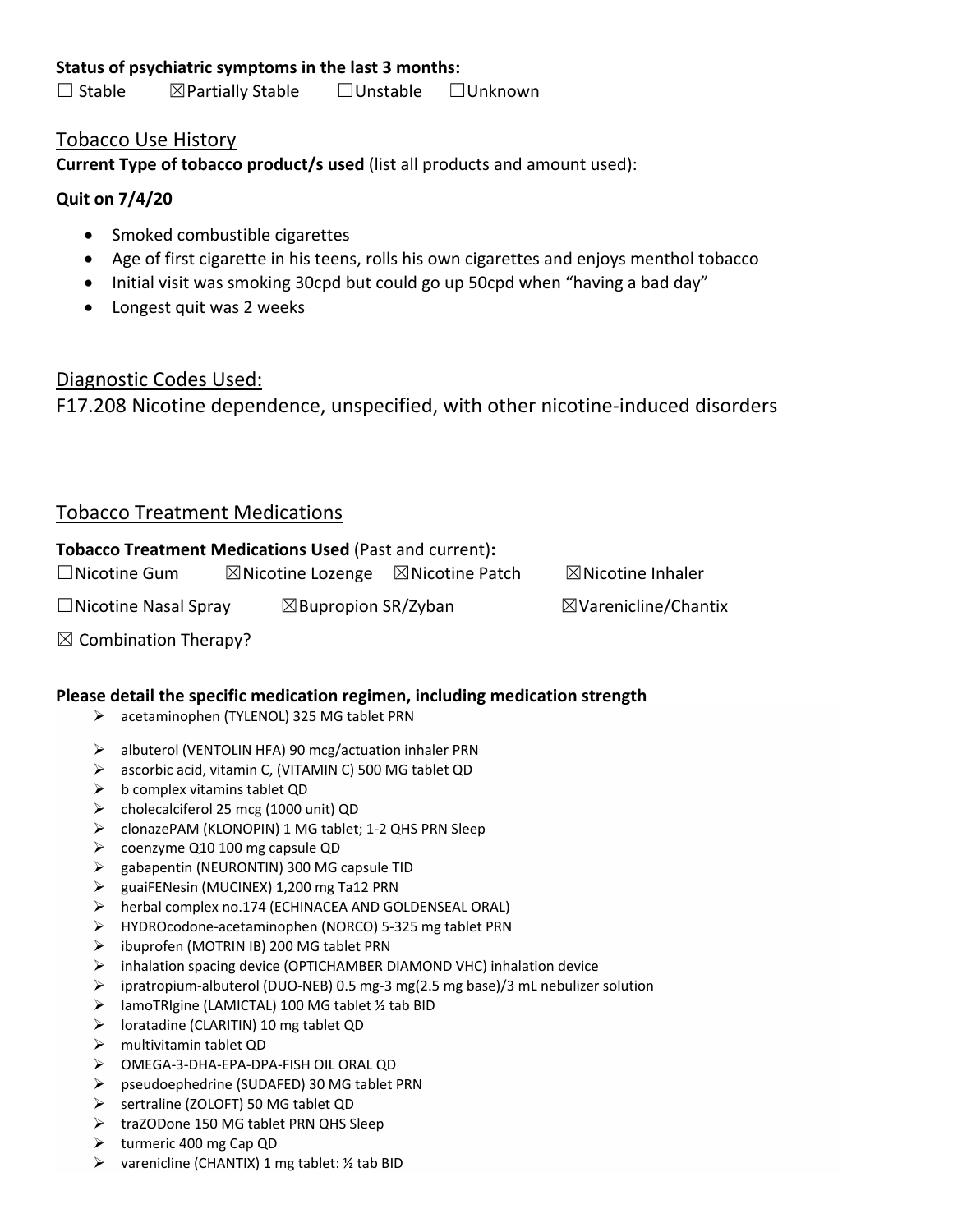## Patient Barriers to Treatment:

Barriers to Quitting Include: Cost of smoking cessation aids, Anxiety, Depression, Stress Management, COVID‐19 induced stress/anxiety

## Providers Barriers to Treatment:

Anxiety & Virtual visits due to COVID‐19 pandemic (patient prefers in‐person visits) THC use

### Treatment overview:

### **Initial Visit 9/25/20:**

Smoking 30cpd but up to 50 cpg

CO not accurate at initial visit due to patient's breathing status; measure 10 ppm but difficulty holding breath

#### **Initial Screeners:**

- Fagerstrom Smoking Score: 7
- Importance for quitting: 8
- Confidence in ability to quit: 8
- PHQ‐9/2 Score on Initial: 13 (negative for suicidal ideation)
- GAD‐7 Assessment on Initial: 7

Smoking Triggers: Driving, Finishing a meal, Watching someone else smoke

Motivation for Tobacco Cessation: Health (Lung CA) and overall breathing

### A/P:

Discussed the following: Mechanisms for nicotine addiction, Scaled for importance and confidence for cessation, Triggers, Motivation for stopping, Health Consequences, Preparation for smoking cessation, Behavior modification

#### Pharmacotherapy

‐ Discussed pharmaceutical options. Shared decision to start combination therapy of NRT (patch 21mg qd and nicotine inhaler prn hourly); may need to titrate patch given amount of tobacco he consumes but will start with 21mg patch qd; Likely he will require higher dose nicotine replacement; has failed nicotine monotherapy (with patch) in the past but was under‐dosed.

‐Psychiatry note from yesterday's visit and noted comment "at this time psychiatric eval does not indicate any acute risks for trial" for Chantix

‐We may consider Chantix in future if fails NRT if mental health remains unchanged

‐He agreed to keep smoking log, review cessation book, start tobacco treatment medication

### **Office visit 10/25/19**

- Has gotten to single digits <10cpd on some days; goes up to 30cpg
- Changed from menthol to non‐menthol cigarette and feels like having some success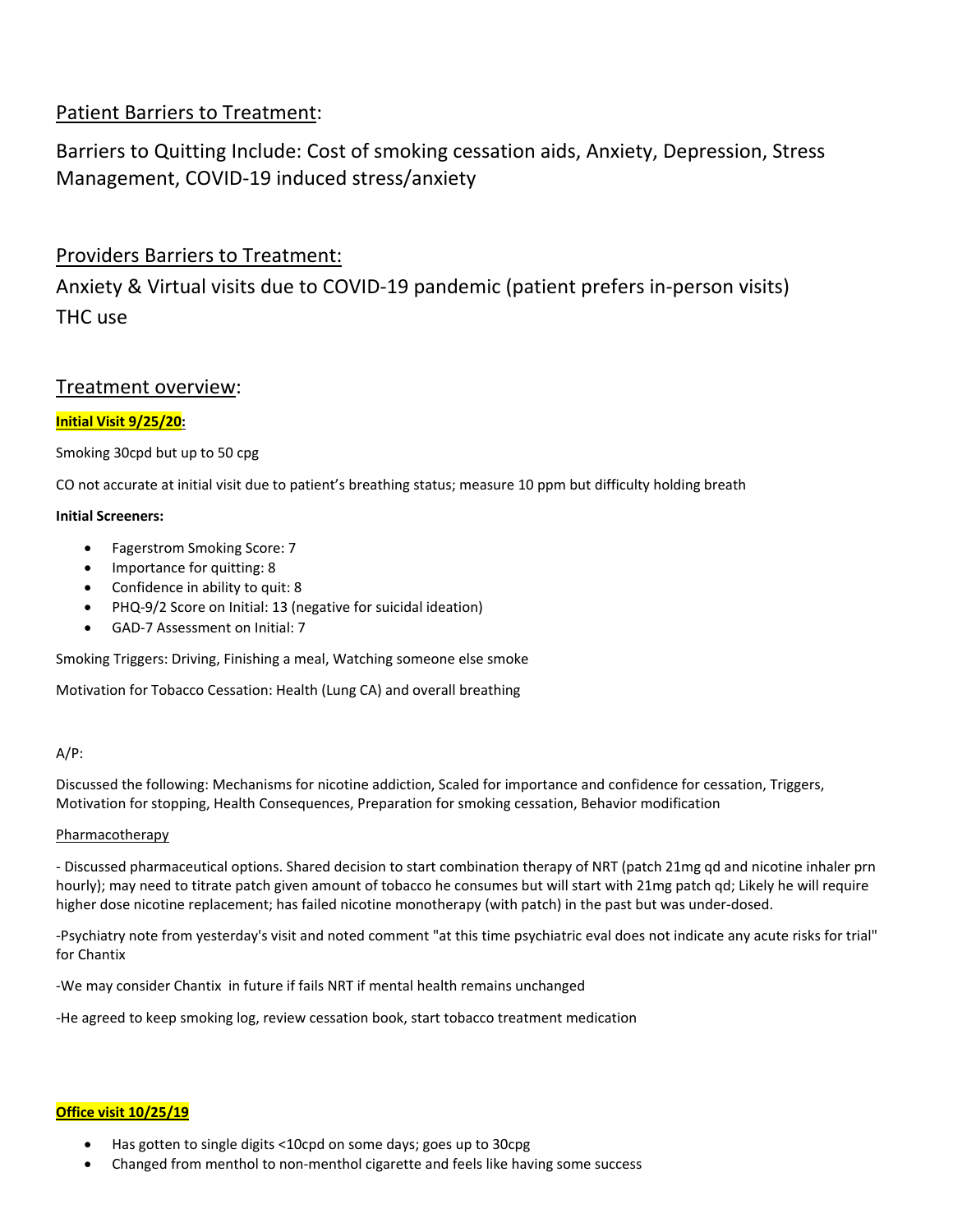- Wearing the patch daily; takes off at bed time; working on insomnia with behavior health
- Getting some good sleep on trazadone
- Strategies: binge watching sci fi movies/shows, keeping busy
- Thinking of setting a scheduled smoking with timing around shows because using a timer is stressful for him

#### A/P

‐Doing well on NRT (patch 21mg and inhaler); feels like his regimen is working but not using inhaler as much because he wishes it felt more like a cigarette; I provided nicotine lozenge 2mg samples to trial hourly prn

‐He will work on using behavior strategies to reduce smoking: change type of tobacco, being more active, ration cigs while out, scheduled smoking around watching tv

‐Difficult for him to set a reduction schedule with amount per day; will continue to work on behavior changes.

#### **Monthly NDP Visit 11/2019, 12/2019, 1/2020, 2/2020**

- Medical regimen remains the same: wearing Nicotine Patch 21mg during waking hours and using nicotine lozenge 2mg prn (underutilizing) using 3 x per day; dc'd nicotrol inhaler because patient preferred lozenge
- Worked on consistent amount of smoking (would fluctuate several cigarettes per day depending on stressors)
- Very compliant on keeping log and reviewed each visit
- Continue to work on behavior changes and rules around smoking (no smoking in car, no smoking in home, no back‐to‐back chain smoking "doubles or triples")
- Gradually cut back and nearly each visit was able to attain his goals

#### **Office visit follow up 3/4/20**

- Smoking 7-10cpd
- Doing well with his set behavior changes and cig/day goals
- Recently started on Lamictal for mood stabilizer per psychiatry
- Patient wanting to consider using Chantix; given recent Lamictal start I discuss with patient I prefer to have no mood medication changes for 3 months and shared decision to continue current medical regimen of NRT patch 21mg with very little use of nicotine lozenge 2mg prn hourly
- Patient has nicotine patches 14mg supply and really wants to use those vs 21mg patch and feels like this is a good step for him; in MI spirit ask reasons why he wants to go down to lower dose patch; feels like this will really work for him; I let him know I recommend 21mg qd but I will support what he truly feels will work \*\*this has been a key to his engagement and our great therapeutic relationship\*\*

‐Quit date: TBD; quitting overwhelms him; need to have small goals that are manageable

#### **Monthly Visit 4/2020 & 5/2020**

- Stalled on progress and has had some back‐sliding going up to 15 cpd but average ~10 cpd (during COVID‐19 pandemic)
- Did continue nicotine patch 21m QD
- Not utilizing nicotine lozenge; does not feel they really help
- Patient interested in Chantix; in mid‐May I discuss with Psychiatry and they gave ok to start Chantix and we will take shared responsibility of monitoring patient; lamictal initiated to assure ongoing stability and not for acute symptoms so psychiatry feels stable to initiate Chantix starting dose and then 1mg bid

#### **Increased to BiWeekly NDP Visits to Monitor Mood 6/2020 & 7/2020**

- He tells me he has not mood changes on Chantix but feels a little like "slowed molasses"? related to Chantix; he is seeing great benefit with smoking reduction on Chantix
- Feels like he has necessary tools for behavior change; still keeping his tobacco log!!
- He did have nausea so we backed down Chantix to .5mg bid even when taking with food and water; was making progress on chantix .5mg bid; he has self adjusted his dose despite my recommendations but I always appreciate his honesty! He would go from .5mg bid to 1mg qd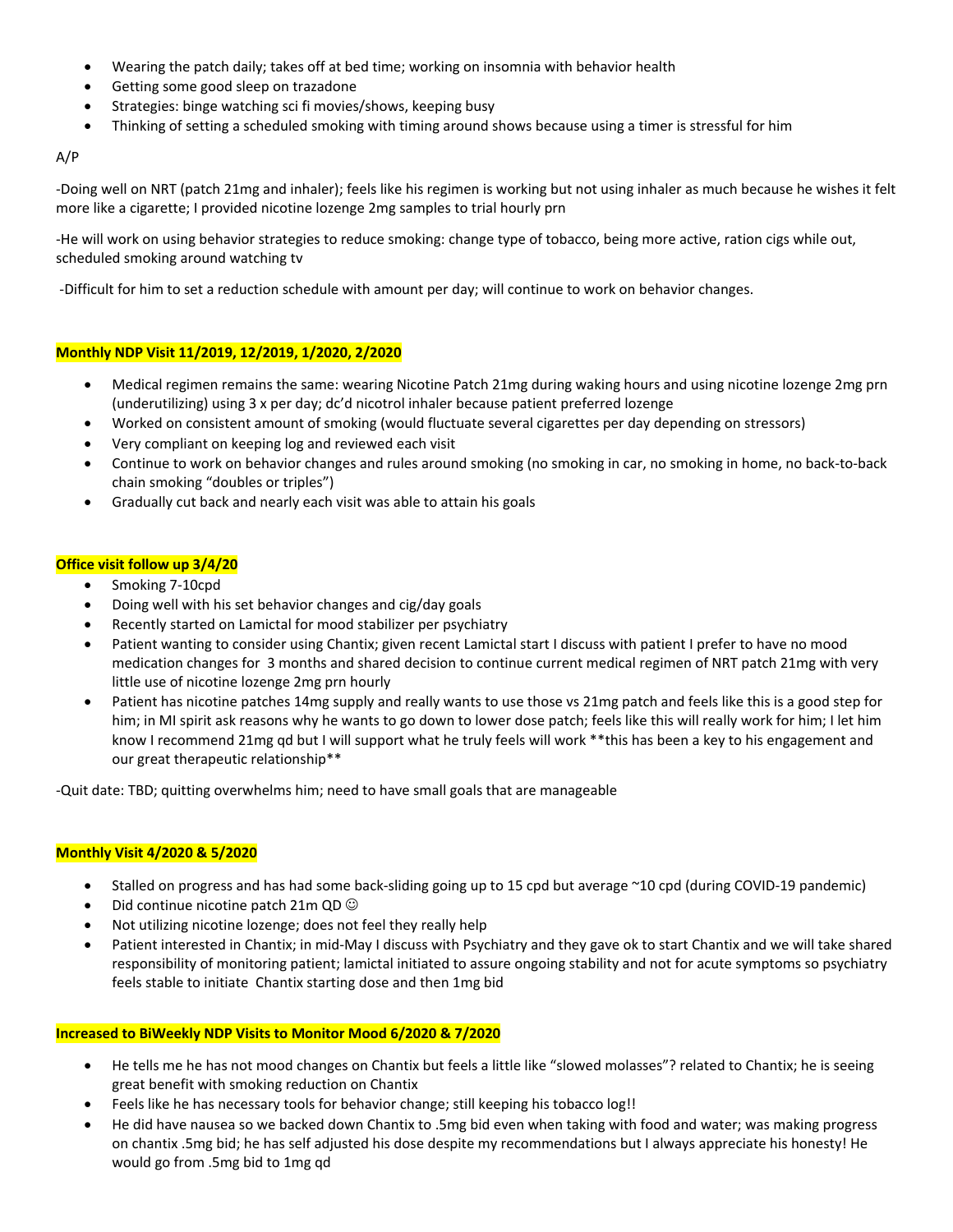- We finally landed on the right dose for him .5mg qd in am and 1mg in pm which he has been on consistently
- He remained on nicotine patch 21mg and shortly after starting the Chantix started using Nicotine patch 14mg qd during waking hours
- 6/24/20 Visit smoking 7cpd
- 6/30/20 Visit smoking 4 cpd

#### **Telehealth office visit (Phone) 7/7/20**

Last cigarette the morning of July 4<sup>th</sup>!! He increased Chantix back up to original dose of 1mg bid; feels like tolerating with minimal nausea and report no mood changes; in fact he tells me his mood is slightly better; when I inquired he attributes this to THC brownie he has had which he tells me has improved his chronic pain

A/P

- ‐Discussed the following: Continued Behavior modification
- ‐Initial visit he was smoking a minimum of 30 cpd and on occasion would go up to 50cpd
- ‐Quit on 7/4/20! I congratulated him on his success
- ‐Continue Chantix 1mg bid

‐Remains on nicotine patch 14mg qd and will use until his supply it out in about 2 weeks; will then consider dc patch or can consider using 7mg qd (per patient direction)

‐Quit date:July 4th, 2020!

**Telehealth office visit (Phone) 7/29/20**  Doing well and remains smoke free since 7/4!

Cut back Chantix on own to .5mg in am and 1mg in pm due to a little nausea; refilled 14mg nicotine patch and doing well. Feels like no mood changes and admits to rumination at night due to scrolling facebook but denies worsening depression or thoughts of harm

‐Continue Chantix he cut back on his own to .5mg in am and 1mg in pm (from 1mg bid) due to nausea; shared decision to decrease to .5mg bid for the remaining of his bottle which is ~2 month supply.

‐Remains on nicotine patch 14mg qd and continue for ~3 weeks and then decrease to 7mg or dc patch; will have him titrate as he is on Chantix and ok to stop patch when he feels ready ‐Denies any mood changes on Chantix

### Treatment outcome as of last session:

**Telehealth office visit (Phone) 9/2/20** 

‐Remains smoke free! Not one puff since 7/4/20!

‐On chantix .5mg bid; took himself of nicotine patch (14mg qd); did not feel like he needed 7mg patch

‐Mood slightly more depressed; denies any thoughts of harm to self or others; Chantix may be playing a slight role he thinks but has a lot of other things going on too; family dog recently passes away which was hard and had an urge to smoke but was successful in abstaining.